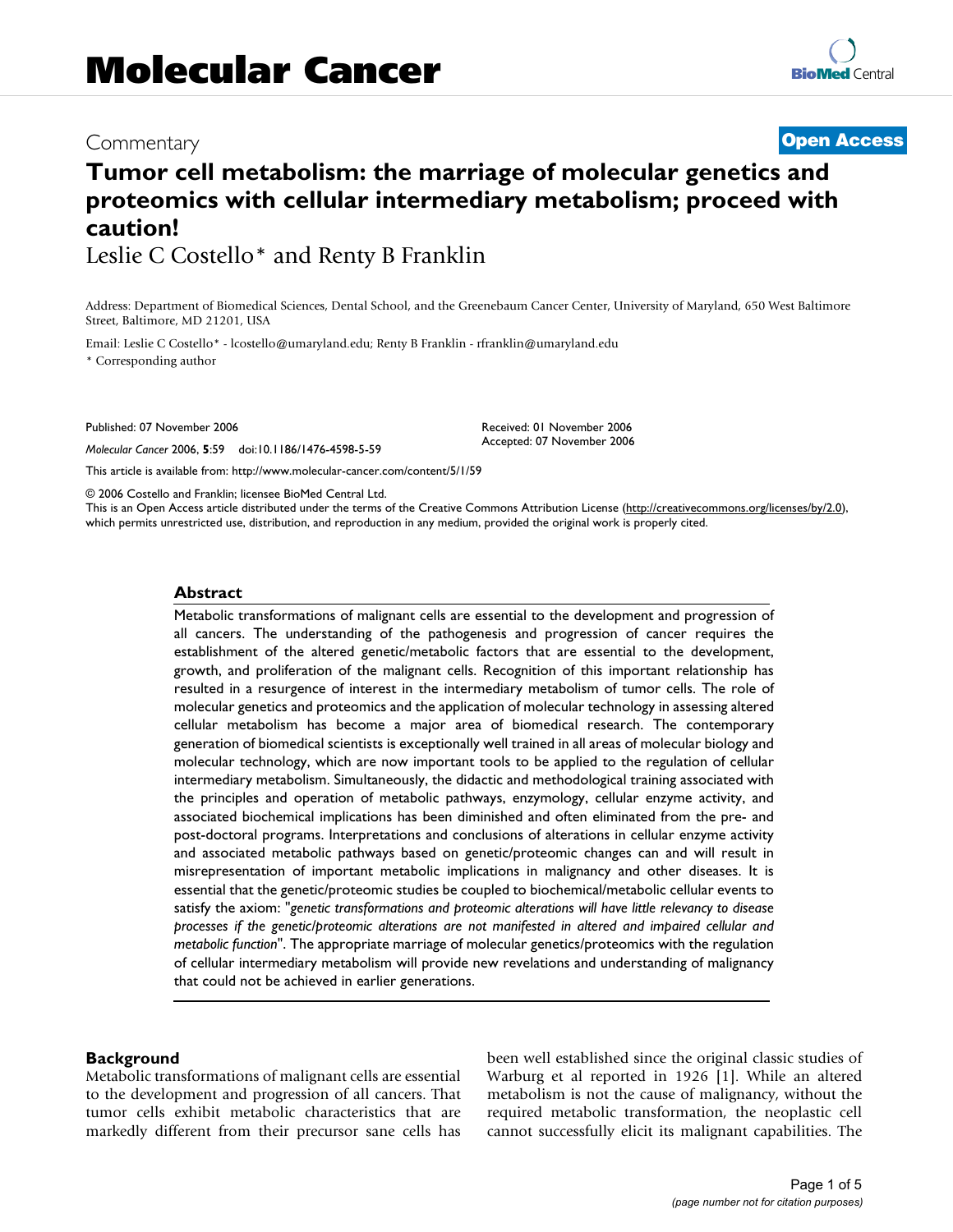understanding of the pathogenesis and progression of cancer requires the establishment of the altered genetic/ metabolic factors that are essential to the development, growth, and proliferation of the malignant cells.

A remarkable and, in our view, most welcome re-emergence and resurgence of interest in tumor cell intermediary metabolism is occurring. Alterations in cellular intermediary metabolism are now being recognized (or "re-recognized") as a critical factor in the development and progression of malignancy as well as many other diseases. The outstanding and marvelous pioneering research into the elucidation of the pathways and energetics of intermediary metabolism that dominated the 50-year era of 1930–1980 was greatly diminished and near-eliminated over the following twenty years. Simultaneously, the training of young investigators over the past thirty years with a focus and expertise in intermediary metabolism, enzymology, enzyme kinetics, and associated methodologies has been widely diminished or eliminated from the pre- and post-doctoral programs. This decline resulted from the advent of molecular genetics, proteomics, and molecular technology as the contemporary focal areas of biomedical research and training. These are now important areas that can and will provide new insights and technologies into the intermediary metabolic relationships in disease processes that were not available to previous generations. This now provides for an exciting and revealing era of rejuvenated interest in intermediary metabolism to address the critical issues, *"What are the essential adaptive metabolic requirements of malignant cells, and how is the altered metabolism achieved?"*

### **Discussion**

So, what are the issues and concerns to be addressed? Two groups of contemporary researchers in intermediary metabolism can be identified. One group is comprised of Neanderthal biochemists, such as us, who were trained and conducted research in the biochemistry of intermediary metabolism; as represented by the "mitochondriacs" of the 1945–1975 era. As the molecular biology era evolved, this generation had to become trained in the developing areas of molecular genetics, proteomics, and molecular technology. For this group of investigators, the developing molecular approaches were added to their fundamental strength and arsenal of biochemistry, enzymology, enzyme activity and kinetics. The view of this generation is that the cellular enzyme activities and operation of pathways are the critical events that need to be established. The role of gene expression and enzyme protein biosynthesis are critical tools to understanding the factors that are associated with alterations of cellular metabolism. This is a disappearing generation that is reaching extinction.

The other group is comprised of the younger generation of contemporary researchers that has been trained in and focus on the events of molecular genetics and proteomics that are associated with the expression and biosynthesis of proteins, including enzymes. The principles of molecular genetics and proteomics are then applied similarly and generally to proteins, among which enzymes of intermediary metabolism are included. These molecular events are then extrapolated to cellular metabolic events. The weakness of this group is the absence of training in and understanding of the principles of enzymology, the factors that effect cellular enzyme activity, and the relationships of sequential enzyme activities in metabolic pathways. This is the evolving dominant group in contemporary biomedical research associated with intermediary metabolism.

So, what is the concern? The first critical issue is the appreciation and recognition of important principles of cellular intermediary metabolism. The intermediary metabolism of a cell is established in conjunction with the activities of the cell, e.g. growth, proliferation and function. As the cellular activities change, the intermediary metabolism must be altered to provide the bioenergetic/synthetic/catabolic requirements of the cell. To address this issue, one must integrate genetic, proteomic, and metabolic relationships. The contemporary focus on genetic/proteomic relationships in cells in the absence of essential metabolic studies can and will result in misleading conclusions and unwarranted interpretations and extrapolations. With this relationship in mind, we apply the following axiom: *genetic transformations and proteomic alterations will have little relevancy to disease processes if the genetic/proteomic alterations are not manifested in altered and impaired cellular and metabolic function*.

The second critical issue is the understanding that Intermediary metabolism reactions and pathways are governed by regulatory enzymes. The rate of an enzymatic reaction is the product of a) the level of the enzyme, and b) the specific activity of the enzyme. The level of the enzyme is established by its gene expression and its subsequent biosynthesis to its active form. The specific activity of the enzyme is dependent upon the enzyme kinetic properties; cellular environmental conditions of the reaction such as pH, ionic conditions, product inhibition, substrate concentration; enzyme activation-deactivation reactions; and other conditions. One cannot presume that altered expression and biosynthesis of an enzyme is manifested by a corresponding change in the reaction rate within the cell. Conversely, one cannot presume that the absence of a change in the expression and level of an enzyme provides evidence that the specific enzyme activity alteration is not associated with a cellular metabolic change. This is well exemplified by our studies of the relationship of m-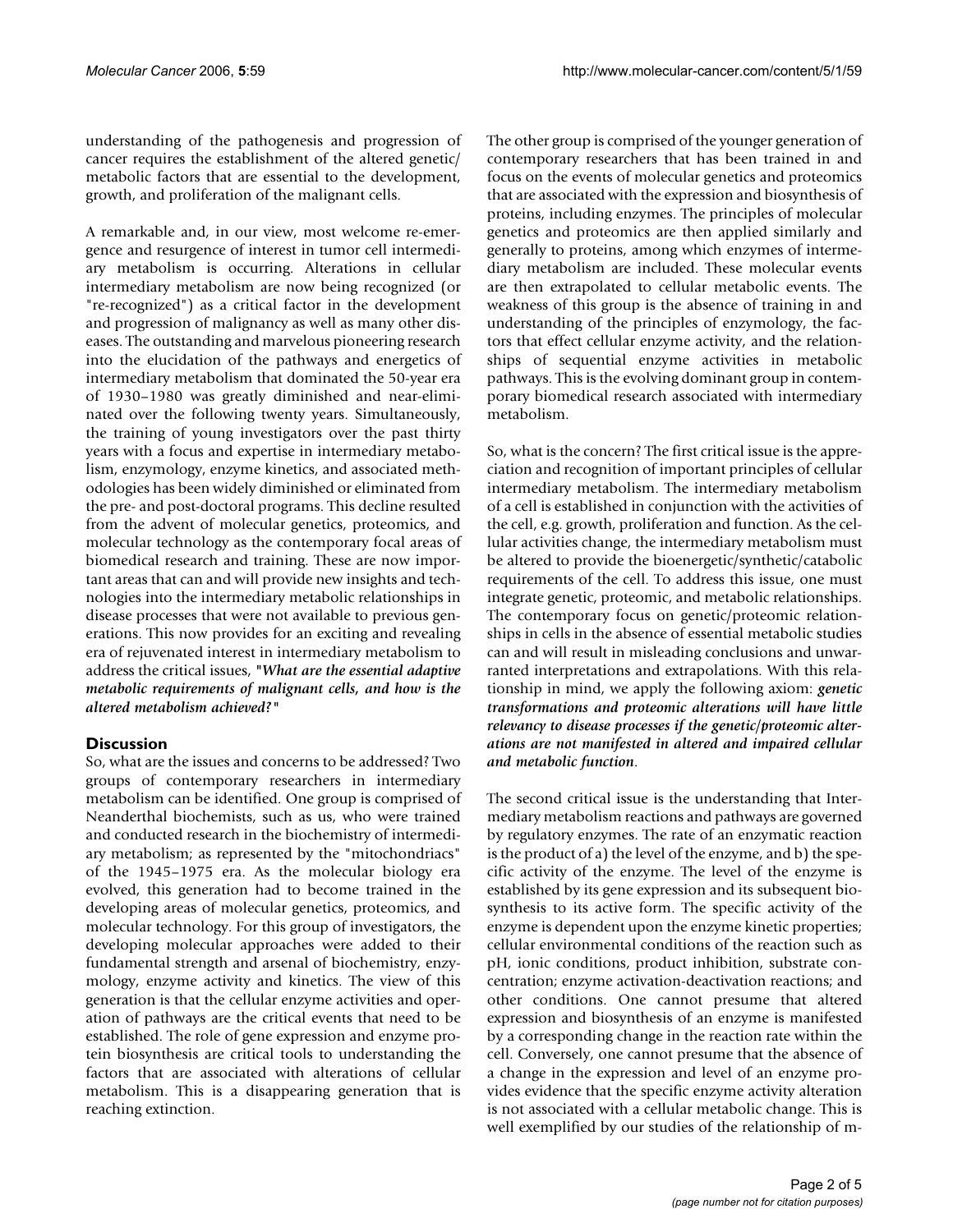aconitase expression and its activity in malignant and nonmalignant glands in human prostate [2,3]. m-Aconitase expression and level are unchanged in malignant vs nonmalignant glandular epithelial cells. However, the enzyme activity is markedly inhibited by zinc in normal prostate epithelial cells, which results in inhibition of citrate oxidation and truncation of the Krebs cycle. In contrast, the malignant cells do not accumulate zinc so that m-aconitase activity is not inhibited; and these cells oxidize citrate via a functional Krebs cycle. This is a major and critical metabolic transformation that is essential for the development and progression of prostate malignancy [4]. Genetic and proteomic studies in the absence of metabolism studies would have lead to an erroneous conclusion regarding a major factor for this important metabolic transformation. The employment of gene and protein micro arrays would dismiss m-aconitase as an essential factor in prostate malignancy!

One can readily peruse the contemporary literature and find innumerable instances in which gene expression studies (e.g. RT-PCR) and protein abundance studies (e.g. Western blot analysis) have lead to conclusions that the changes in the expression and level of specific enzymes are evidence of corresponding changes in the cellular enzyme activity and associated pathway. Conversely, the absence of changes in expression has lead to conclusions that the enzyme-associated activity and pathway are not involved in altered metabolism in a tumor cell or a disease process. Notably absent from such reports are the essential cellular metabolic studies that are required to determine the relationship of genetic/proteomic observations to cellular events. Such circumstances reveal the absence of an essential understanding of fundamental cellular metabolic relationships. The only circumstance in which a genetic/ proteomic alteration can be directly related to a corresponding cellular enzyme effect is the complete down regulation of the gene with the absence of the enzyme; so that cellular enzyme activity cannot exist.

In any series of reactions that comprises a metabolic pathway, the activity rate of the pathway is governed by the slowest reaction within the pathway (the 'master reaction'). As exemplified in figure 1, enzyme activities 1,2,4 are in excess, and enzyme 3 is rate limiting. The product of the pathway 'E' is low despite the fact that enzyme 4 is in excess. Reaction 4 is low because the substrate D concentration is lower than the Km for the reaction 4 enzyme. Therefore the up regulation of enzyme 4 gene expression will have little, if any, effect on increasing the pathway for conversion of substrate 'A' to product 'E'. Moreover, the accumulation of intermediate C could induce a product inhibition of reaction 2, which then decreases product C, even if enzyme 2 is in excess. In such an example, the identification of altered expression of metabolic genes and of changes in the level of the corresponding enzymes does not establish changes in the cellular activity of the enzyme or the associated metabolic pathway. Conversely, the identification of altered enzyme activity of metabolic pathways does not identify the factors and cause of the altered metabolism. This is when the genetic/proteomic approach becomes a critical tool for understanding mechanisms of regulation of cellular metabolism.

For the following consideration, we must make an important distinction between regulatory enzymes, enzymes of intermediary metabolism and other enzymes/proteins. We classify genes that are involved in the expression of enzymes of intermediary metabolism as "metabolic" genes to differentiate those genes from other genes that are involved in the expression of other proteins such as structural/skeletal proteins and secretory/digestive enzymes. The latter group can be classified as "abundant" proteins that require increased expression level over a many-fold range. Enzymes of intermediary metabolism are not abundant proteins and exist in micro-abundant levels. In many instances, the alterations in the level of regulatory enzymes of intermediary metabolism in the range of 1–2 fold will exhibit significant changes in the cellular enzyme activity. In fact, it makes no sense for such regulatory enzymes to be increased several-fold above the level required for its cellular maximal activity. Consequently, the statistical requirements of microarray analysis or gene expression changes will tend to eliminate small, but metabolically important, changes in the expression of "metabolic" genes. Thus the potential for "false-



Figure 1 The relationship of the activity of enzymes to their metabolic pathway.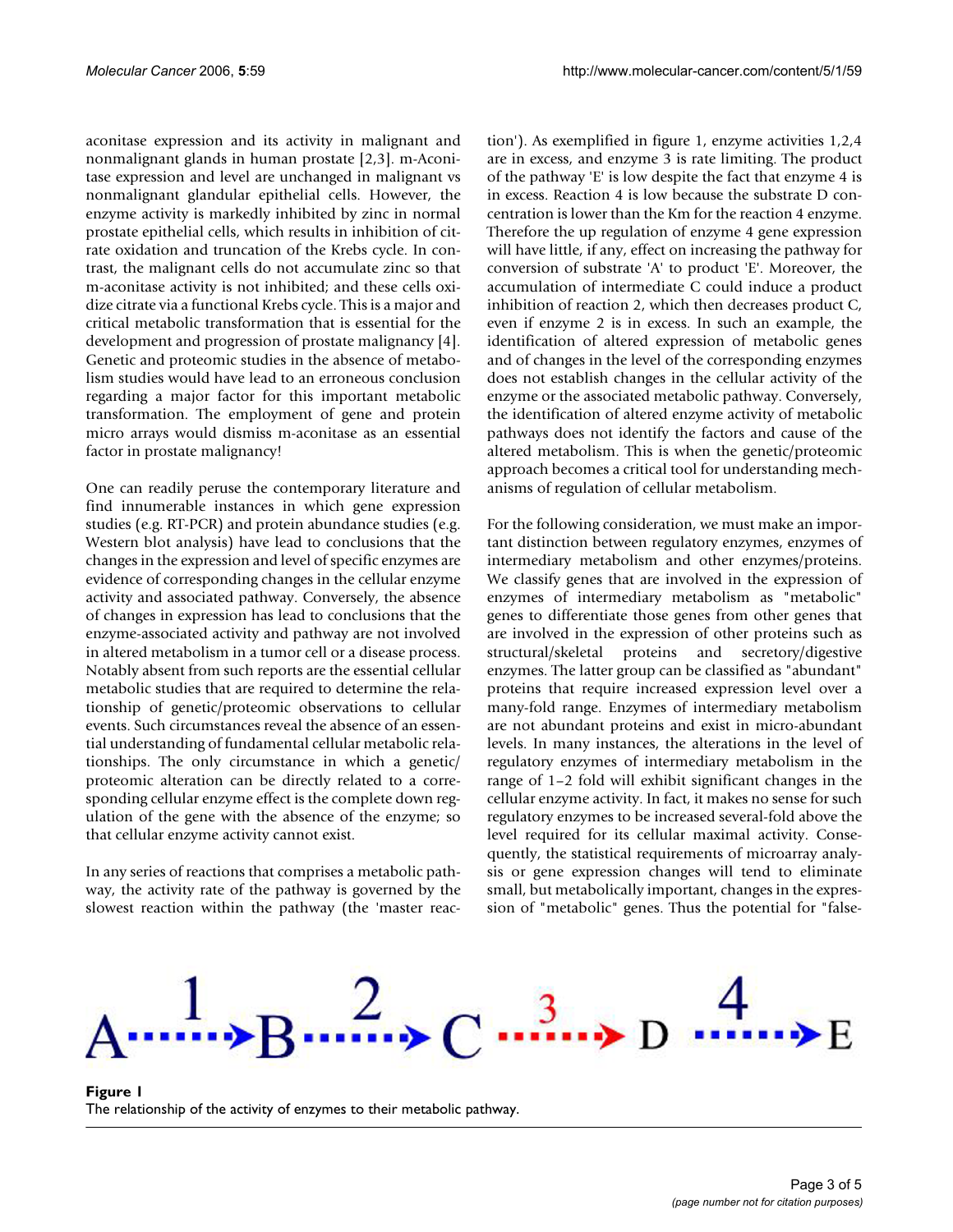negative" results is more probable for metabolic genes than for other genes.

If we apply the aforementioned conditions and principles to the relationship between gene expression and intermediary metabolism, two distinct approaches can be identified::

1. The "Geneticist" Approach: This approach (figure 2) focuses initially on the identification of changes in gene expression by microarray analysis (step A) and or specific gene expression analysis (step B). If a "significant" difference in a gene expression is revealed, studies proceed to the proteomic identification of corresponding changes in the relative level of the enzyme protein (step C). All too often, a demonstrable alteration in the gene expression and the relative protein level becomes presumptive evidence of a corresponding change in the cellular enzyme activity and associated pathway of metabolism. This presumption leads to the geneticist approach ending at step C; and eliminates the most critical step D. Let us assume in this example that step D does not reveal a corresponding alteration in the cellular specific enzyme activity and/ or the associated pathway due to the cellular conditions as described above. Thus the geneticist approach in the absence of step D would have elicited a "false-positive" interpretation.

Consider the following alternative result of the geneticist approach. If the initial genetic study (steps A and/or B) reveal no "significant "change in the expression of a gene, the presumption is made that its associated enzyme and/ or metabolic pathway is not involved in a metabolic transformation. Consequently, further study that involves step C and, more so, step D is eliminated. The inherent problem in this approach is the "false-negative" impact of steps A and B. The statistical parameters applied to micro arrays and to RT-PCR for identification of significant changes in the expression of a gene are of serious consequence for "metabolic genes". The statistical stringency that is applied to the analysis of typical microarray data is somewhat arbitrary and designed to separate signal from noise. In order to reduce the rate at which significant differences in expression are falsely identified, the threshold for designating differences as significant is often set higher (e.g. two-fold or greater) than might be expected for significant functional differences in metabolic enzyme activity. One cannot conclude that the absence of changes in expression of the enzyme implies the absence of altered enzyme activity; and that its associated metabolic pathway is not involved in a metabolic transformation; as we described above for the prostate m-aconitase relationship.

2. The "Biochemist" Approach: This approach (figure 2) first seeks to identify the alteration in the cellular intermediary metabolism (Step A) such as a change in the specific enzyme activity and/or the operation of a metabolic pathway. If an alteration in the cellular enzyme activity and/or associated metabolic pathway is not identified, its involvement in a metabolic transformation is unlikely. The need to proceed with genetic and proteomic studies (steps B and C), seemingly, becomes unnecessary. However, pursuant genetic/proteomic studies might reveal altered expression and level of the enzyme. Then an important issue is revealed. "What are the cellular conditions that prevent the change in the activity of the altered enzyme level?" This would dictate the need for further investigation.

Alternatively, Step A might reveal a cellular alteration in the enzyme activity and associated metabolic pathway. Then, the issue becomes the identification of the mechanism of altered enzyme and metabolic activity. The application of the contemporary molecular tools of proteomics and gene expression are then applied, along with the biochemical examination of cellular conditions that can alter the activity of an enzyme. For example, a kinetic change in the enzyme Vmax with no change in the substrate Km value would suggest that the level of enzyme is altered. This could correlate with a corresponding change in the gene expression and/or protein level (steps C and B); and define a critical role of altered gene expression in the metabolic transformation. Conversely, the enzyme kinetic change might not be mimicked by genetic/proteomic changes. Then one must consider alternative reasons for the change in Vmax as described above.



A comparison of the "geneticist approach" with cellular intermediary metabolism **Figure 2** versus the "biochemist approach" in the marriage of molecular genetics/proteomics A comparison of the "geneticist approach" versus the "biochemist approach" in the marriage of molecular genetics/proteomics with cellular intermediary metabolism.